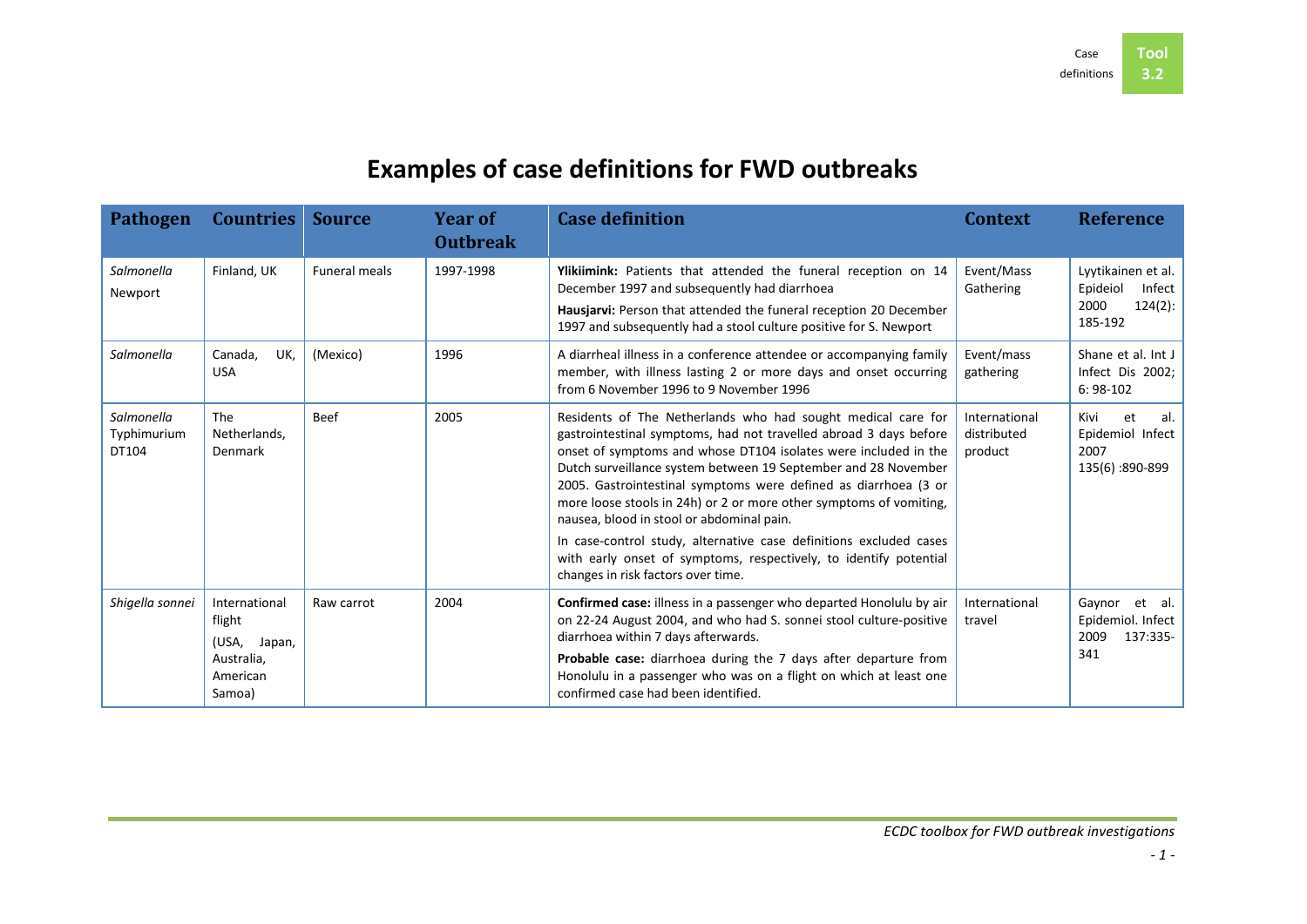| Shigellosis | International<br>flight                                                                      | Sandwiches                | 1988 | Initial investigation:<br>Confirmed case: A player of staff member who had diarrheal illness<br>with subjective fever or chills that occurred within 4 days after<br>returning to the Twin Cities from Miami and who had S sonnei<br>organisms from a stool sample.<br>Probable case: A player or staff member with a similar illness who<br>did not have S sonnei isolated.<br><b>Subsequent investigation:</b><br>Confirmed case: a person who had diarrheal illness with onset of<br>symptoms 12 to 96 hours after taking a flight serving food prepared<br>in the Twin Cities flight kitchen used by the airline and who had the<br>outbreak-associated strain of S sonnei isolated from a stool sample.<br><b>Probably case:</b> a person with a diarrheal illness with subjective fever<br>or chills lasting at least 3 days, onset of symptoms 12 to 96 hours | International<br>travel                                                        | Hedberg<br>et al.<br><b>JAMA</b><br>1992;<br>268:22<br>3208-<br>3212        |
|-------------|----------------------------------------------------------------------------------------------|---------------------------|------|----------------------------------------------------------------------------------------------------------------------------------------------------------------------------------------------------------------------------------------------------------------------------------------------------------------------------------------------------------------------------------------------------------------------------------------------------------------------------------------------------------------------------------------------------------------------------------------------------------------------------------------------------------------------------------------------------------------------------------------------------------------------------------------------------------------------------------------------------------------------|--------------------------------------------------------------------------------|-----------------------------------------------------------------------------|
|             |                                                                                              |                           |      | after the respective flight, and who did not have S sonnei isolated<br>from a stool sample.                                                                                                                                                                                                                                                                                                                                                                                                                                                                                                                                                                                                                                                                                                                                                                          |                                                                                |                                                                             |
| Shigellosis | Cruise Ship<br>(518)<br>crew<br>members<br>38<br>from<br>countries and<br>818<br>passengers) | German<br>potato<br>salad | 1989 | A case of gastroenteritis in passengers was defined as diarrhoea<br>(three or more stools in a 24.hour period) or abdominal pain and<br>other symptom (nausea, vomiting, headache, blood in the stool or<br>muscle aches) during the cruise. For the crew, because of language<br>differences, the case definition was simply self-reported diarrhoea<br>or abdominal pain.<br>Case-control: Self-reported diarrhoea or abdominal pain with fever,<br>sweating or chills, or blood in the stool.                                                                                                                                                                                                                                                                                                                                                                     | International<br>travel<br>(Passengers 95%<br>USA,<br>%<br>$\Delta$<br>Canada, | et<br>al.<br>Lew<br>American<br>of<br>Journal<br>Epidemiology<br>1991 134:4 |
| Cholera     | International<br>flight<br>(Peru to USA)                                                     | Cold<br>seafood<br>salad  | 1992 | USA: Having both diarrhoea and laboratory evidence of infection<br>with toxigenic Vibrio cholerae O1, in accordance with criteria of the<br>Centers for Disease Control and Prevention. Diarrhoea was defined<br>as any loose stool during the week after the flight. Laboratory<br>evidence of infection was either a stool culture that grew toxigenic<br>V. cholerae O1 or a vibriocidal antibody titre > 640.<br>Case-control study: Passengers whose stool grew toxigenic V.<br>cholerae O1, regardless of symptoms                                                                                                                                                                                                                                                                                                                                             | International<br>travel<br>(Commercial<br>airline flight)                      | Eberhart-Phillips<br>et al. Epidemiol.<br>Infect.<br>1996;<br>116:9-13      |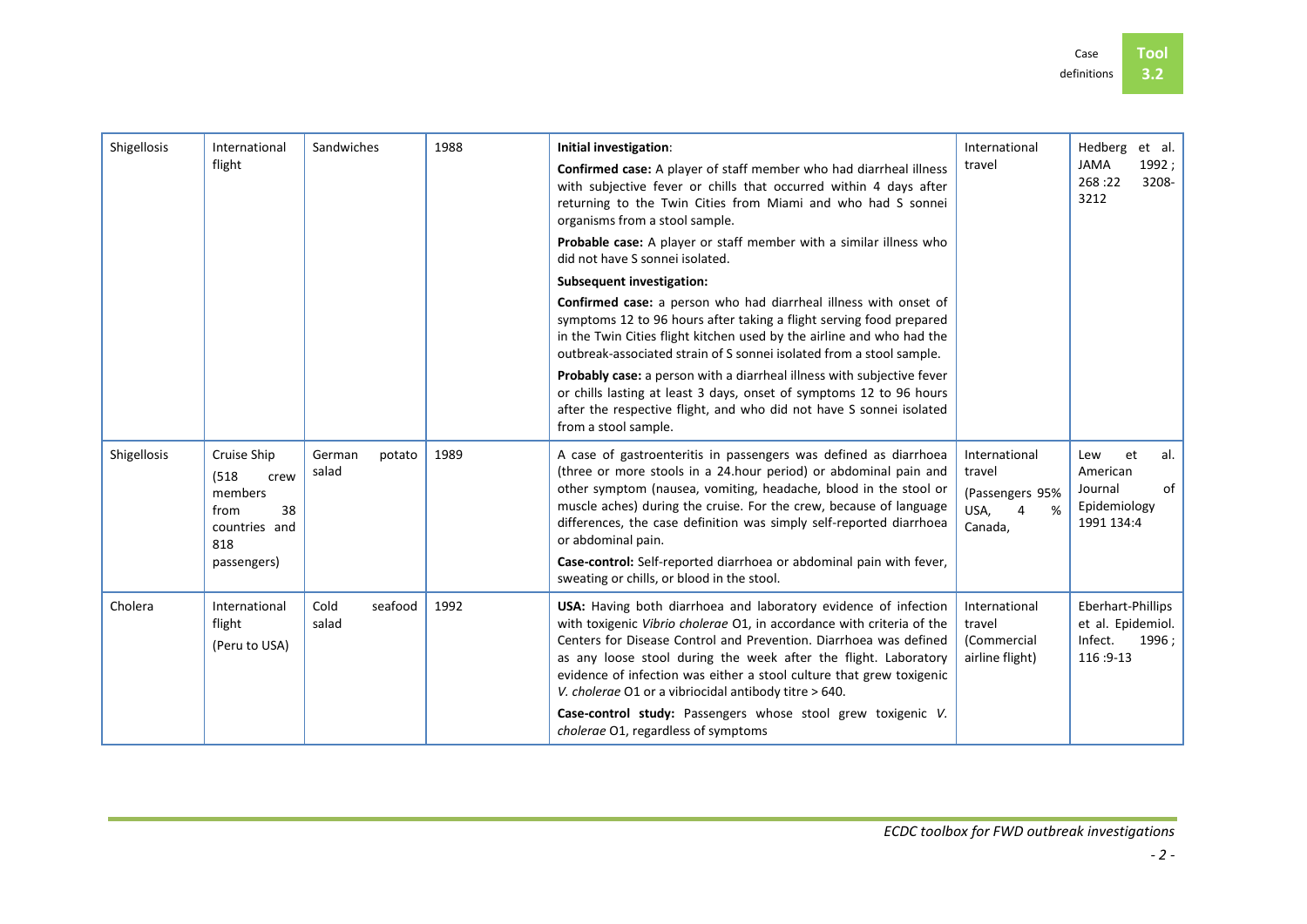| Botulism             | (Georgia<br>USA<br>Florida),<br>&<br>Canada<br>(Ontario) | Carrot juice<br>(USA)    | 2006      | Illness in a patient with signs and symptoms of botulism, with onset<br>between 1 August 2006 and 1 November 2006, who had consumed<br>carrot juice during the 10 days before illness onset. Cases also had<br>to meet 1 of 3 criteria for laboratory confirmation of botulism, as<br>follows: 1) botulinum toxin identified in a clinical specimen obtained<br>from the patient, 2) C. botulinum identified in a clinical specimen<br>obtained from the patient, or 3) botulinum toxin identified in the<br>same container of orange juice that the patient had consumed<br>during the 10 days before onset of illness. | Internationally<br>distributed<br>product | Sheth et al. CID<br>2008; 47:1245-<br>51                                                                        |
|----------------------|----------------------------------------------------------|--------------------------|-----------|--------------------------------------------------------------------------------------------------------------------------------------------------------------------------------------------------------------------------------------------------------------------------------------------------------------------------------------------------------------------------------------------------------------------------------------------------------------------------------------------------------------------------------------------------------------------------------------------------------------------------|-------------------------------------------|-----------------------------------------------------------------------------------------------------------------|
| E. coli VTEC<br>0157 | Netherlands,<br>Iceland                                  | Lettuce<br>(Netherlands) | 2007      | Netherlands: An isolate matching the outbreak fingerprint for at<br>least 95% and the date of onset of symptoms later than 1<br>September 2007.<br>Iceland: all domestically acquired STEC 0157 (same as VTEC 0157)<br>infections with onset of symptoms after 1 September 2007, pending<br>PFGE and testing for stx1 and stx2 genes.                                                                                                                                                                                                                                                                                    | Internationally<br>distributed<br>product | Friesema et al.<br>Eurosurveillance<br>2008, 13:50                                                              |
| <b>Norovirus</b>     | UK,<br>Norway,<br>France,<br>Sweden<br>and<br>Denmark    | Oysters                  | 2010      | A verified cluster as one where (i) evidence was available that cases<br>had consumed oysters within the incubation period and (ii)<br>norovirus was identified with reverse transcription RT-PCR (RT-PCR)<br>in oysters from the same batch or from the same harvesting area as<br>the oysters which were consumed by the cases.                                                                                                                                                                                                                                                                                        | Internationally<br>distributed<br>product | Westrell et al.<br>Eurosurveillance<br>2010 15:12                                                               |
| Salmonella           | Denmark,<br>Norway,<br>Sweden                            | Meat                     | 2008      | A person with a laboratory -confirmed Salmonella Typhimurium<br>infection with the distinct MLVA-outbreak profile, and with illness<br>onset after 1 September 2008. A common case definition was used<br>in all three countries.                                                                                                                                                                                                                                                                                                                                                                                        | Internationally<br>distributed<br>product | et al.<br>Bruun<br>Eurosurveillance<br>2009, 14; 10                                                             |
| Salmonella           | UK, USA                                                  | Savoury snack            | 1994-1995 | A case was defined as Salmonella Agona of the outbreak strain<br>isolated from a faecal specimen in a child under the age of 10 with<br>an associated diarrhoeal illness.                                                                                                                                                                                                                                                                                                                                                                                                                                                | Internationally<br>distributed<br>product | Killalea<br>et al.<br><b>BMJ</b><br>1996;<br>313:1105<br>Shohat<br>el<br>al.<br><b>BMJ</b><br>1996,<br>313:1107 |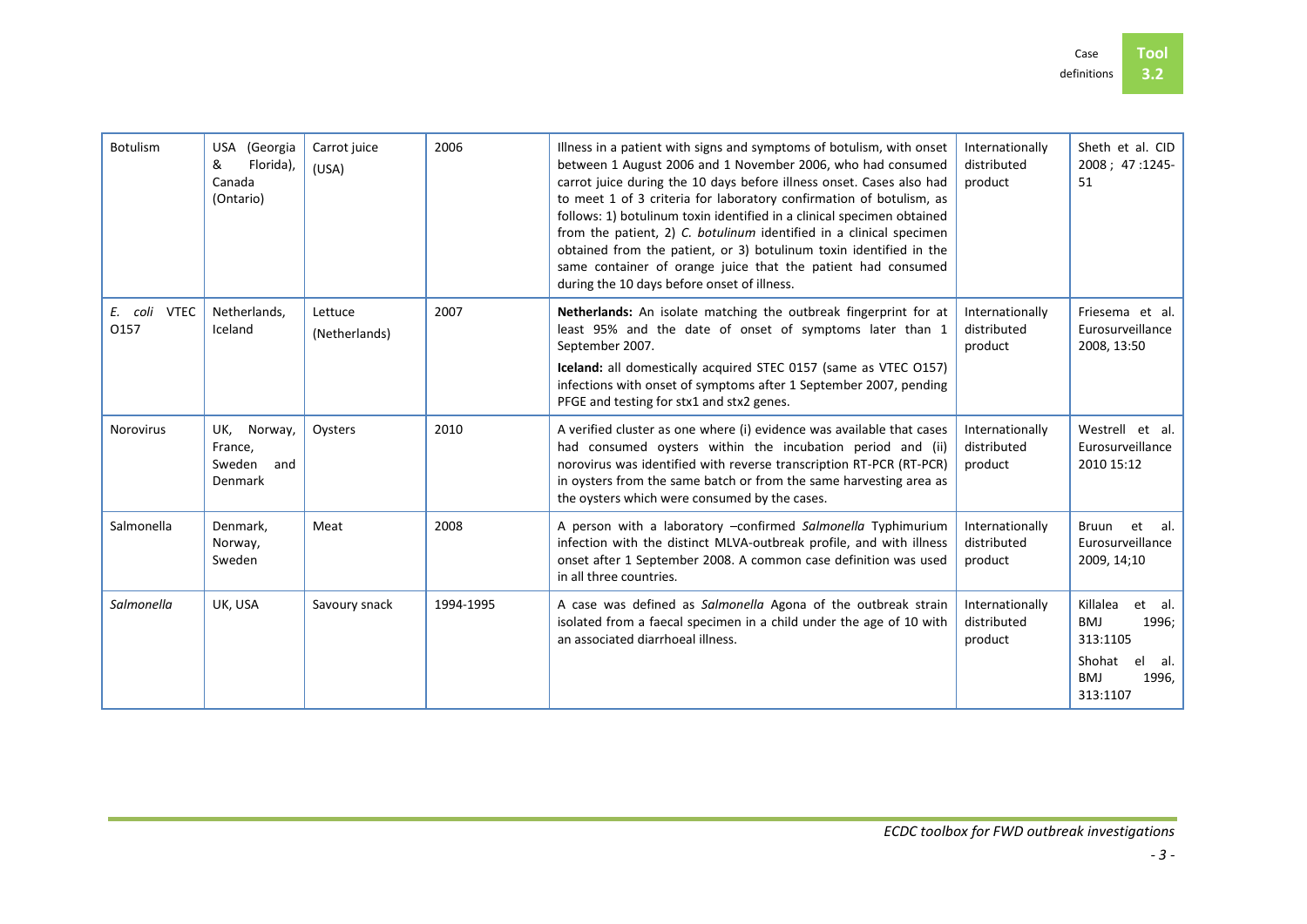| Salmonella                | USA, Finland                             | Seeds                       | 1995      | Arizona: An illness in a person who was in Arizona during the 3 days<br>before onset of illness in which a clinical specimen yielded<br>Salmonella Stanley.                                                                                                                                                                                                                             | Internationally<br>distributed<br>product | Mahon et al.<br>of<br>Journal<br><b>Infectious</b>                              |
|---------------------------|------------------------------------------|-----------------------------|-----------|-----------------------------------------------------------------------------------------------------------------------------------------------------------------------------------------------------------------------------------------------------------------------------------------------------------------------------------------------------------------------------------------|-------------------------------------------|---------------------------------------------------------------------------------|
|                           |                                          |                             |           | Michigan: the first illness in a household in which an isolate<br>submitted to the MDPH laboratory after 1 May was identified as S.<br>Stanley.                                                                                                                                                                                                                                         |                                           | Diseases 1997;<br>175:876-82                                                    |
|                           |                                          |                             |           | Finland: A person whose address was in Helsinki or Espoo, who had<br>domestically acquired illness and from whom a Salmonella isolate<br>submitted to the National Public Health Institute in 1995 was<br>identified as S. Stanley.                                                                                                                                                     |                                           |                                                                                 |
| Salmonella<br>Thompson    | Norway,<br>Sweden, UK                    | Rucola lettuce<br>(Italy)   | 2004      | Norway: a person with a laboratory confirmed Salmonella<br>Thompson infection, between October 1 and December 31, 2004, in<br>Norway. Five definitive PFGE profiles were recognized among the<br>isolates of                                                                                                                                                                            | Internationally<br>distributed<br>product | Nygård et al.<br>Foodborne<br>Pathogens and<br>Disease 2008,                    |
|                           |                                          |                             |           | Other countries: S. Thompson submitted to Salm-Gene database<br>(STMPXB.0001, STMPXB.0002, STMPXB.0003, STMPXB.0004 and<br>STMPXB.0005). The profiles were all very similar (95% similarity,<br>UPGMA), but with significant band differences occurring within<br>specific regions of the gel. Other isolates (mainly related to travel to<br>Asia and Africa) were markedly different. |                                           | 5;2: 165-173                                                                    |
| Salmonella<br>Senftenberg | UK, Denmark,<br>Netherlands,<br>Israel   | Basil<br>(Israel)           | 2007      | A resident of England and Wales infected with a drug-sensitive<br>isolate of Salmonella Senftenberg, belonging to the same strain<br>identified with PCGE and plasmid profiling, and received by LEP on<br>or after the 8 April 2007.                                                                                                                                                   | Internationally<br>distributed<br>product | Pezzoli et al.<br>Foodborne<br>pathogens and<br>disease<br>2008;<br>5:4 661-668 |
| Salmonella                | New Zealand.<br>Australia,<br>Canada, UK | Sesame<br>seeds<br>(tahini) | 2002-2003 | Outbreak 1: Any person reported to the health authorities with<br>Salmonella Montevideo detected in their faecal sample, who had<br>acquired their infection in Australia between 1 November 2002 and<br>31 March 2003.                                                                                                                                                                 | Internationally<br>distributed<br>product | Unicomb et al.<br>Epidemiol.<br>Infect.<br>2005,<br>133, 1065-1072              |
|                           |                                          |                             |           | Outbreak 2: Any person notified to the Department of Human<br>Services, Victoria, Australia as infected with S. Montevideo with<br>symptom onset between 25 June and 29 July 2003.                                                                                                                                                                                                      |                                           |                                                                                 |
|                           |                                          |                             |           | Outbreak 3: Any person reported to public health authorities in<br>Auckland, New Zealand as infected with S. Montevideo with<br>symptom onset between 8 August and 8 September 2003.                                                                                                                                                                                                    |                                           |                                                                                 |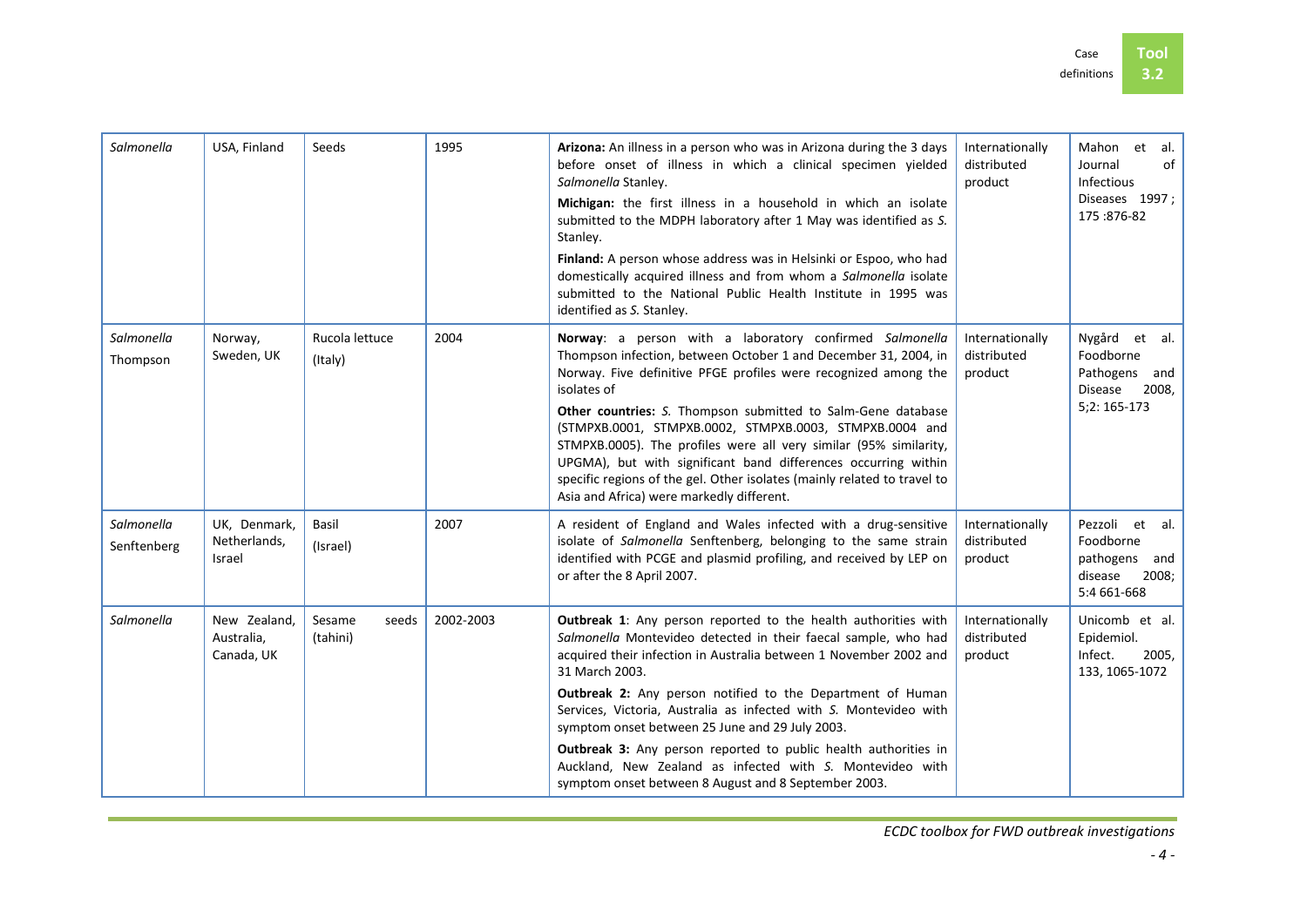| Salmonella<br>Oranienburg               | Germany,<br>Austria.<br>Belgium,<br>Canada.<br>Denmark, The<br>Netherlands,<br>Sweden and<br>the<br>Czech<br>Republic | Chocolate<br>(Germany) | 2001-2002 | Germany: A person with gastroenteritis starting after 1 October<br>2001 who had been reported with a Salmonella Oranienburg<br>infection to a public health department before December 6.                                                   | Internationally<br>distributed<br>product | Werber<br>et al-<br><b>BMC</b><br>Infectious<br>2005,<br><b>Diseases</b><br>5:7 |
|-----------------------------------------|-----------------------------------------------------------------------------------------------------------------------|------------------------|-----------|---------------------------------------------------------------------------------------------------------------------------------------------------------------------------------------------------------------------------------------------|-------------------------------------------|---------------------------------------------------------------------------------|
| Salmonella<br>Newport                   | USA, Canada<br>(Denmark)                                                                                              | Alfalfa Sprouts        | 1995-1996 | Canada: a resident of Oregon or British Columbia with onset of<br>diarrhoea between December 1, 1995 and February 29, 1996, from<br>whom SN was cultured.                                                                                   | Internationally<br>distributed<br>product | Van Beneden et<br>al. JAMA 1999,<br>281;2:158-162                               |
| Salmonella<br>Stanley<br>and<br>Newport | Australia,<br>Canada,<br>&<br>England<br>Wales,                                                                       | Peanuts (Asia)         | 2001      | Australia: any person reported to health authorities infected with<br>Salmonella Stanley or Salmonella Newport who had acquired their<br>infection in Australia after May 2001, and the isolate was sensitive<br>to all antibiotics tested. | Internationally<br>distributed<br>product | Kirk et al. Epi Inf<br>2004; 571-7                                              |
|                                         | Scotland                                                                                                              |                        |           | <b>Canada:</b> cases with symptoms of vomiting, abdominal cramps, fever<br>or diarrhoea and a stool culture positive for S. Stanley with the<br>SSTAXB.0002 PFGE profile.                                                                   |                                           |                                                                                 |
|                                         |                                                                                                                       |                        |           | England, Wales and Scotland: someone who had acquired S. Stanley<br>or S. Newport with the characteristic SSTAAXB.0002 or<br>SNWPXB.0030 profiles in England, Wales or Scotland after July 2001.                                            |                                           |                                                                                 |
|                                         |                                                                                                                       |                        |           | Investigators in each country reviewed national Salmonella<br>surveillance data-sets for cases infected with other serotypes<br>isolated from peanut products that were potentially related to this<br>outbreak.                            |                                           |                                                                                 |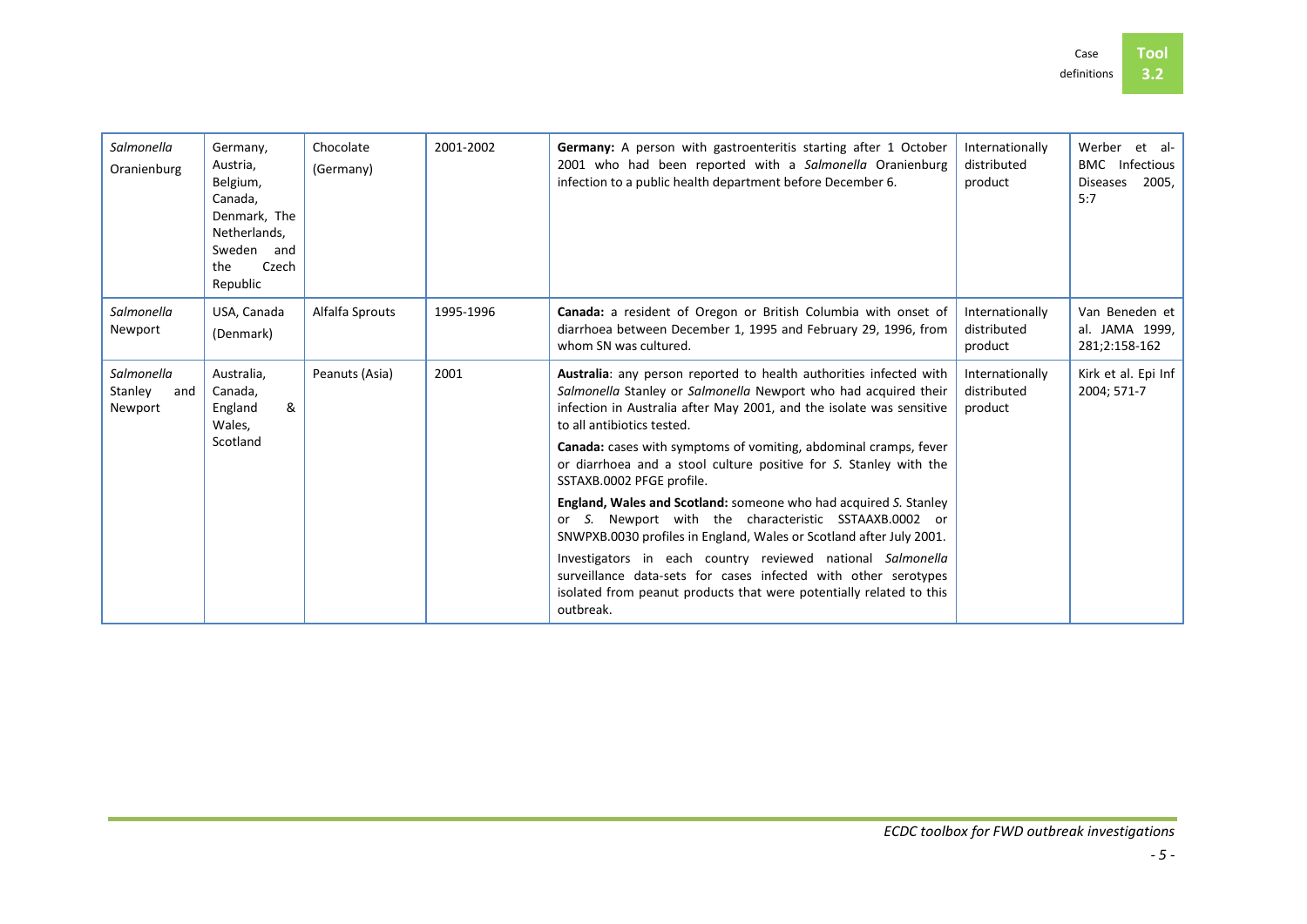| Salmonella<br>Typhimurium            | Iceland,<br>UK,<br>Netherlands,<br>Germany                     | Lettuce (?)                    | 2000 | Descriptive epidemiology:<br>England and Wales, Scotland, Germany and The Netherlands: Any<br>person from whom Salmonella Typhimurium DT204b R-type<br>ACGNeKSSuTTmNxCpL was isolated from a fecal sample received in<br>the respective national laboratory between 16 August 2000 and 31<br>October 2000.<br>Iceland: Any person from whom S. Typhimurium with the above R-<br>type was isolated in the same time period.<br>Analytic epidemiology:<br>Iceland: A person who had eaten at an implicated restaurant on 2<br>September and had developed acute gastrointestinal symptoms two<br>to six days later.<br>England: A person from whom the outbreak strain had been<br>cultured. | Internationally<br>distributed<br>product            | Crook et al. Clin<br>Microbiol Infect.<br>2003:<br>9:839-<br>845 |
|--------------------------------------|----------------------------------------------------------------|--------------------------------|------|--------------------------------------------------------------------------------------------------------------------------------------------------------------------------------------------------------------------------------------------------------------------------------------------------------------------------------------------------------------------------------------------------------------------------------------------------------------------------------------------------------------------------------------------------------------------------------------------------------------------------------------------------------------------------------------------|------------------------------------------------------|------------------------------------------------------------------|
| Shigella<br>dysenteriae              | Sweden,<br>Norway,<br>Denmark                                  | Sugar snaps                    | 2009 | A case was Defined as having a domestic laboratory-confirmed<br>Shigella dysenteriae.                                                                                                                                                                                                                                                                                                                                                                                                                                                                                                                                                                                                      | Internationally<br>distributed<br>product            | Lofdahl et al.<br>Eurosurveillance<br>2009 14(28)                |
| E. coli 0111<br>and<br>Campylobacter | UK, France                                                     | Unknown                        | 1995 | People suffering diarrhoea, vomiting or 'flu-like symptoms within 4<br>days of the trip'.                                                                                                                                                                                                                                                                                                                                                                                                                                                                                                                                                                                                  | <b>Tourist location</b>                              | Wight et al.<br>Epidemiol Infect<br>1997 119:9-14                |
| E. coli VTEC<br>0157                 | UK,<br>France,<br>Belgium                                      | Cucumbers                      | 2002 | Cohort was defined as staff or pupils who participated in the school<br>trip to France. Cases were defined as confirmed if they had any<br>symptoms and had VTEC 0157 isolated from their faeces, as<br>probable if they had diarrhoea, but no laboratory confirmation of<br>VTEC 0157, and as possible if they had other symptoms without<br>laboratory confirmation.                                                                                                                                                                                                                                                                                                                     | <b>Tourist location</b>                              | Duffell<br>et al.<br>Eurosurveillance<br>2003.8:4                |
| E. coli VTEC<br>0157                 | Spain,<br>England,<br>Finland,<br>Wales,<br>Sweden,<br>Denamrk | Raw vegetables,<br>well water? | 1997 | A confirmed case was defined as an individual who had stayed in<br>Fuerteventura during March 1997 and had any one of the following:<br>VTEC 0157 isolated in stool, clinical HUS or serological evidence of<br>recent VTEC 0157 infection.<br>A probable case was defined as an individual who had stayed in<br>Fuerteventura during March 1997 who presented with bloody<br>diarrhoea with no laboratory confirmation of VTEC 0157 infection                                                                                                                                                                                                                                             | <b>Tourist location</b><br>(Fuerteventura,<br>Spain) | Pebody et al.<br>Epidemiol.<br>Infect. 1999 123:<br>217-223      |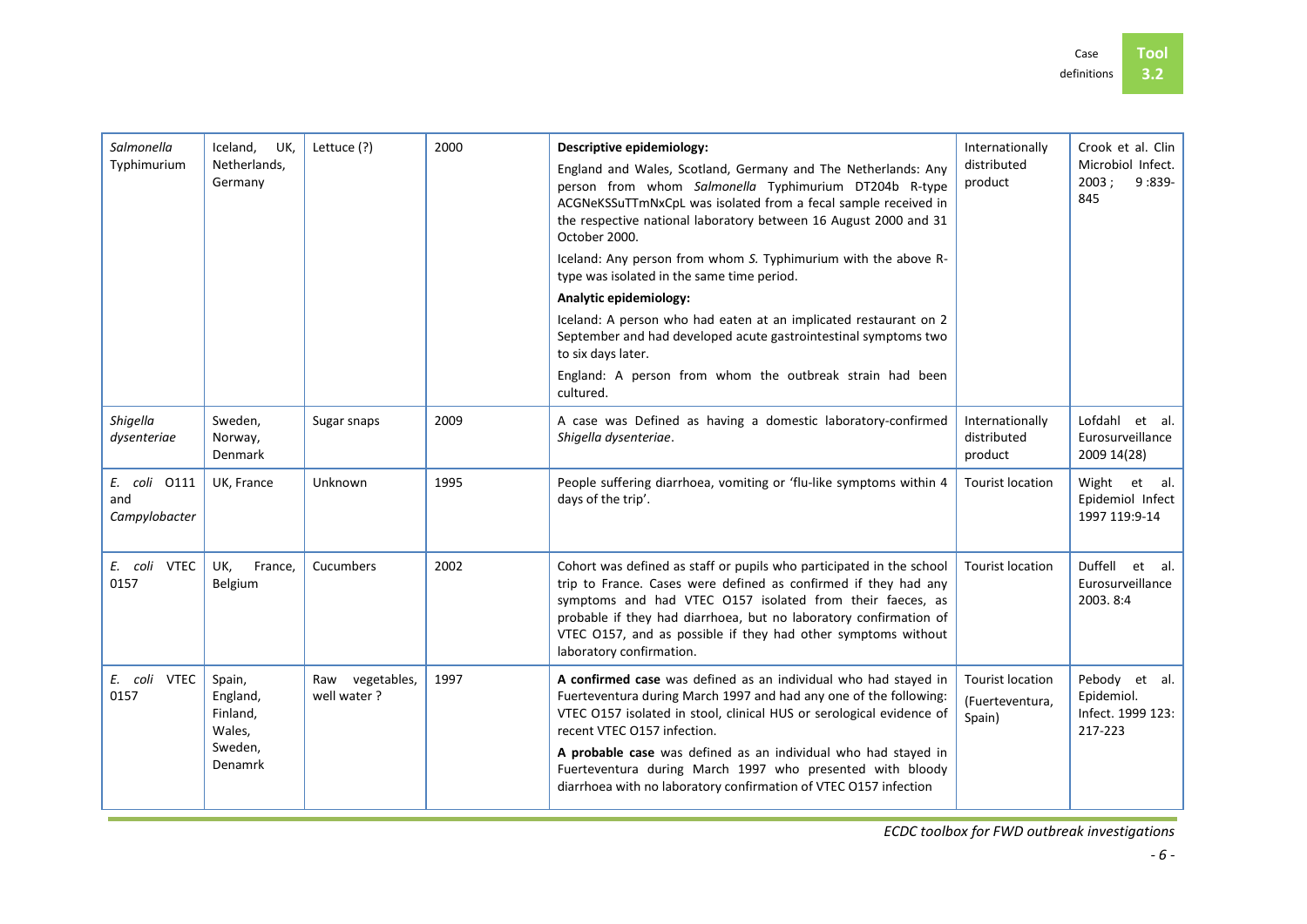| <b>Norovirus</b>          | Spain,<br>Sweden.<br>Norway,<br>Finalnd                                      | <b>Dried</b><br>fruit.<br>strawberry jam? | 2002 | A person who 1) attended dermatological care or worked at the<br>Health Centre in Gran Canaria, 2) took meals at the Centre and 3)<br>fell ill between the 2 and 10 November 2002, with symptoms of<br>diarrhoea (3 or more loose stools in 24 hours), vomiting or both.                                | <b>Tourist location</b><br>(Health centre) | et al.<br>Eriksen<br><b>BMC</b> Infectious<br><b>Diseases</b><br>2004<br>4:45 |
|---------------------------|------------------------------------------------------------------------------|-------------------------------------------|------|---------------------------------------------------------------------------------------------------------------------------------------------------------------------------------------------------------------------------------------------------------------------------------------------------------|--------------------------------------------|-------------------------------------------------------------------------------|
| Salmonella<br>Enteritidis | Norway,<br>Sweden,<br>Finland,<br>Greece                                     | Chicken                                   | 2001 | <b>Analytical study:</b><br>A human infection notified in Norway, Sweden or Finland with a<br>microbiologically confirmed finding of Salmonella Enteritidis after<br>travel to Greece within the incubation period for salmonellosis, with<br>symptom date between 1 January 1997 and 21 December 2002. | <b>Tourist location</b>                    | et al.<br>Guerin<br>Eurosurveillance<br>2006 11:2                             |
|                           |                                                                              |                                           |      | 2001 study:                                                                                                                                                                                                                                                                                             |                                            |                                                                               |
|                           |                                                                              |                                           |      | An outbreak-associated confirmed case: a person notified in<br>Norway, Sweden or Finland with a microbiologically confirmed<br>finding of S, Enteritidis phage type 14b after travel to Greece within<br>the incubation period for salmonellosis, occurring between 1 May<br>and 31 December 2001.      |                                            |                                                                               |
|                           |                                                                              |                                           |      | Norway: An outbreak-associated probable case was defined as an<br>infection notified in Norway with a positive finding of anaerogenic S.<br>Enteritidis, after travel to Greece within the incubation period for<br>salmonellosis, occurring between 1 May and 31 December 2001.                        |                                            |                                                                               |
| Salmonella                | Spain, France                                                                | Spaghetti                                 | 2007 | A person presenting gastrointestinal illness within 96 hours of<br>having eaten from the open buffet served for lunch on 14 August at<br>the hotel.                                                                                                                                                     | <b>Tourist location</b>                    | El Omeiri et al.<br>Eurosurveillance<br>2007 ; 12:42                          |
| Salmonella<br>Goldcoast   | UK, Germany,<br>Sweden,<br>Norway,<br>Ireland,<br>Denmark,<br>Finland, Spain | Unknown                                   | 2005 | A case of gastroenteritis caused by Salmonella Goldcoast in a patient<br>who had visited Mallorca one week before the onset of symptoms,<br>onset being between 20 September and 19 October.                                                                                                            | <b>Tourist location</b>                    | Lewis<br>et<br>-al.<br>Eurosurveillance<br>2005 ; 10:49                       |
| Unknown<br>waterborne     | Spain,<br>Dominican<br>Republic                                              | Waterborne                                | 2002 | A person who had visited the hotel during the epidemic period and<br>developed diarrhoea (three or more loose stools per day) and<br>abdominal pain plus one of the following symptoms: vomiting, fever<br>and chills.                                                                                  | <b>Tourist location</b>                    | Jimenez<br>etal.<br>Eurosurveillance<br>2004 9:3                              |